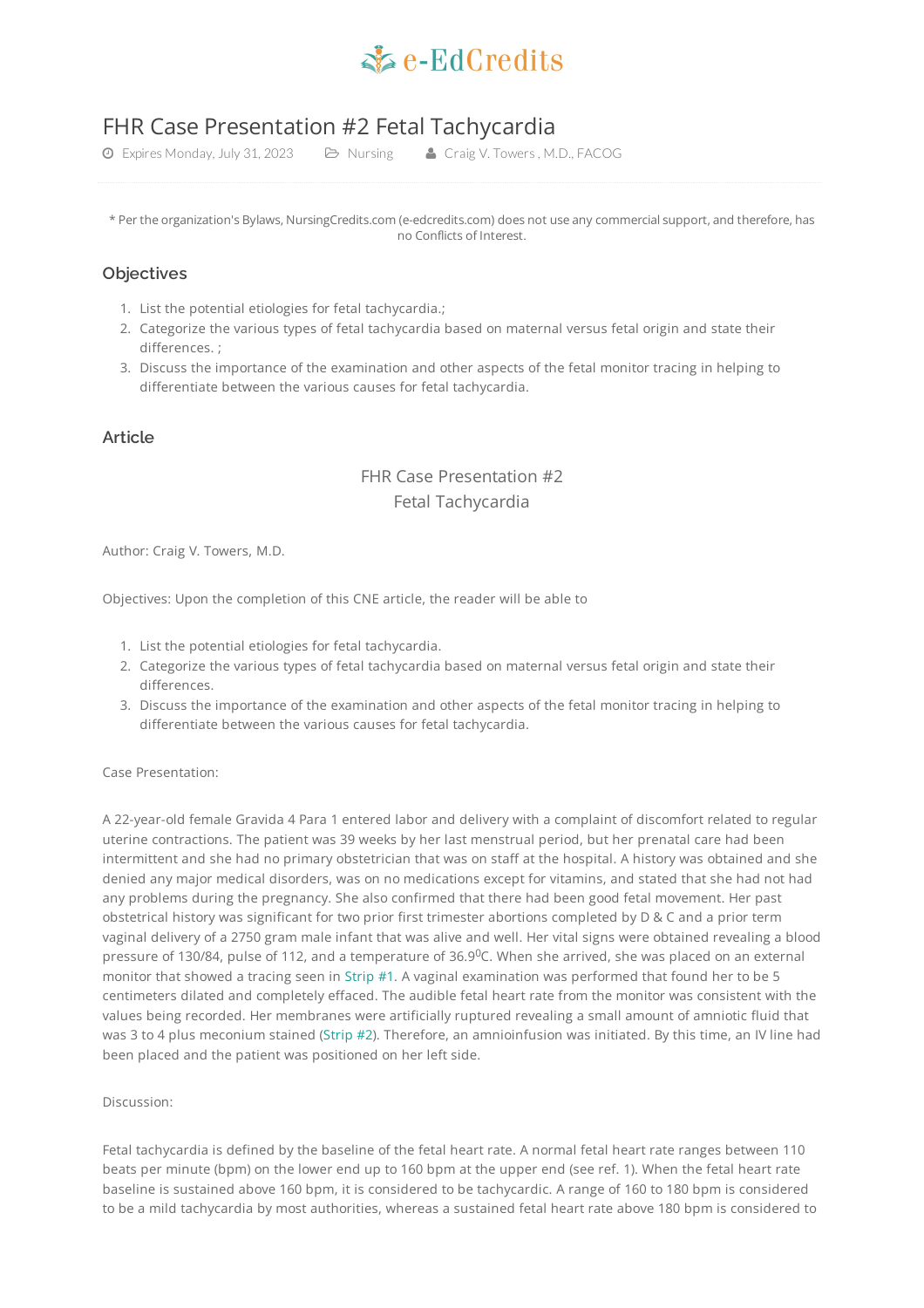be severe. For completion purposes, a sustained fetal heart rate baseline below 110 bpm is considered to be a bradycardia. Several etiologies exist as potential causes for fetal tachycardia, and these can be categorized into maternal and fetal. There are 4 basic maternal causes and these are:

- Maternal fever/infection
- {Chorioamnionitis}
- Maternal drug usage
- Maternal hyperthyroidism

There are 5 basic fetal causes and these are:

- Fetal hypoxia
- Fetal anemia
- Fetal infection/sepsis
- Fetal tachyarrhythmia
- Normal variant

Many of the causes for fetal tachycardia are the result of an increase in sympathetic and/or a decrease in parasympathetic tone, which will often decrease the variability and may eliminate fetal heart rate accelerations. By way of review, an "acceleration" in a pregnancy at or beyond 32 weeks gestation is an increase in the heart rate that peaks at least 15 beats per minute above the baseline and lasts for at least 15 seconds from the time the heart rate leaves the baseline to when it returns to the baseline. An "acceleration" in a pregnancy less than 32 weeks gestation is an increase in the heart rate that peaks at least 10 beats per minute above the baseline and lasts for at least 10 seconds from the time the heart rate leaves the baseline to when it returns to the baseline

The most common cause behind the development of fetal tachycardia is maternal fever. In the presence of a fever, the heart rate, in most cases, will increase somewhat. This phenomenon is also seen with the fetal heart rate when a mother is febrile. Thus, this is a normal physiologic response and is not harmful to the fetus. However, fevers are almost always associated with infection, whether viral or bacterial. Therefore, when a mother is febrile, an evaluation for a source of infection needs to occur. The most common sources for infection in a mother of child bearing age, who is not in labor, are viral in origin and include the common cold or flu, intestinal, or other viruses, such as herpes, Epstein-Barr, hepatitis, cytomegalovirus (CMV), parvovirus B-19, coxsackievirus, etc. (the full list is too extensive for this report). Common bacterial sources are pneumonia, urinary tract infections, appendicitis, and cholecystitis. However, it is extremely important to note that a basic urinary tract infection (UTI) or cystitis is very unlikely to produce a fever, because the infection is not systemic. If the urinary tract is the source of the infection, then the patient most likely has pyelonephritis and will probably need intravenous antibiotics. The bacterial infections will usually have distinctive clinical findings such as abnormal lung auscultation findings for pneumonia, flank pain for pyelonephritis, and abdominal pain for appendicitis or cholecystitis.

Chorioamnionitis is an infection, but it is listed separately because it directly involves the pregnancy. Chorioamnionitis is the most common cause for fever in a laboring patient, especially if the membranes are ruptured. In fact, two large series on laboring patients identified an incidence of chorioamnionitis of 7% (see ref. 2 & 3). Therefore, when a laboring patient (who initially was afebrile) develops a fever, the cause is chorioamnionitis until proven otherwise. To further emphasize this point, if a patient suddenly develops a fever while in labor, (who when admitted was completely asymptomatic from an infection standpoint) it is very unlikely that some viral infection has developed and it is also unlikely that she has suddenly developed bacterial pneumonia, pyelonephritis, appendicitis, or cholecystitis. If she has a Foley catheter in place or has been catheterized several times, she could develop a bladder infection, but again, this will not make her febrile. The most likely source is going to be the intrauterine cavity – i.e. chorioamnionitis. Even though the first clinical sign in chorioamnionitis is usually a maternal fever, and the cause for the fetal tachycardia is probably the fever, it is listed separately, because chorioamnionitis can lead to maternal and or fetal sepsis, if left untreated. Thus, it is recommended by the American College of Obstetrics & Gynecology that the mother receive intravenous broad-spectrum antibiotic therapy (see ref. 4). The fetal monitor tracings that are seen with maternal fever will often show moderate to minimal variability, but not absent variability. In addition, there often are no accelerations (though accelerations can occur in some cases), but there should not be any decelerations either.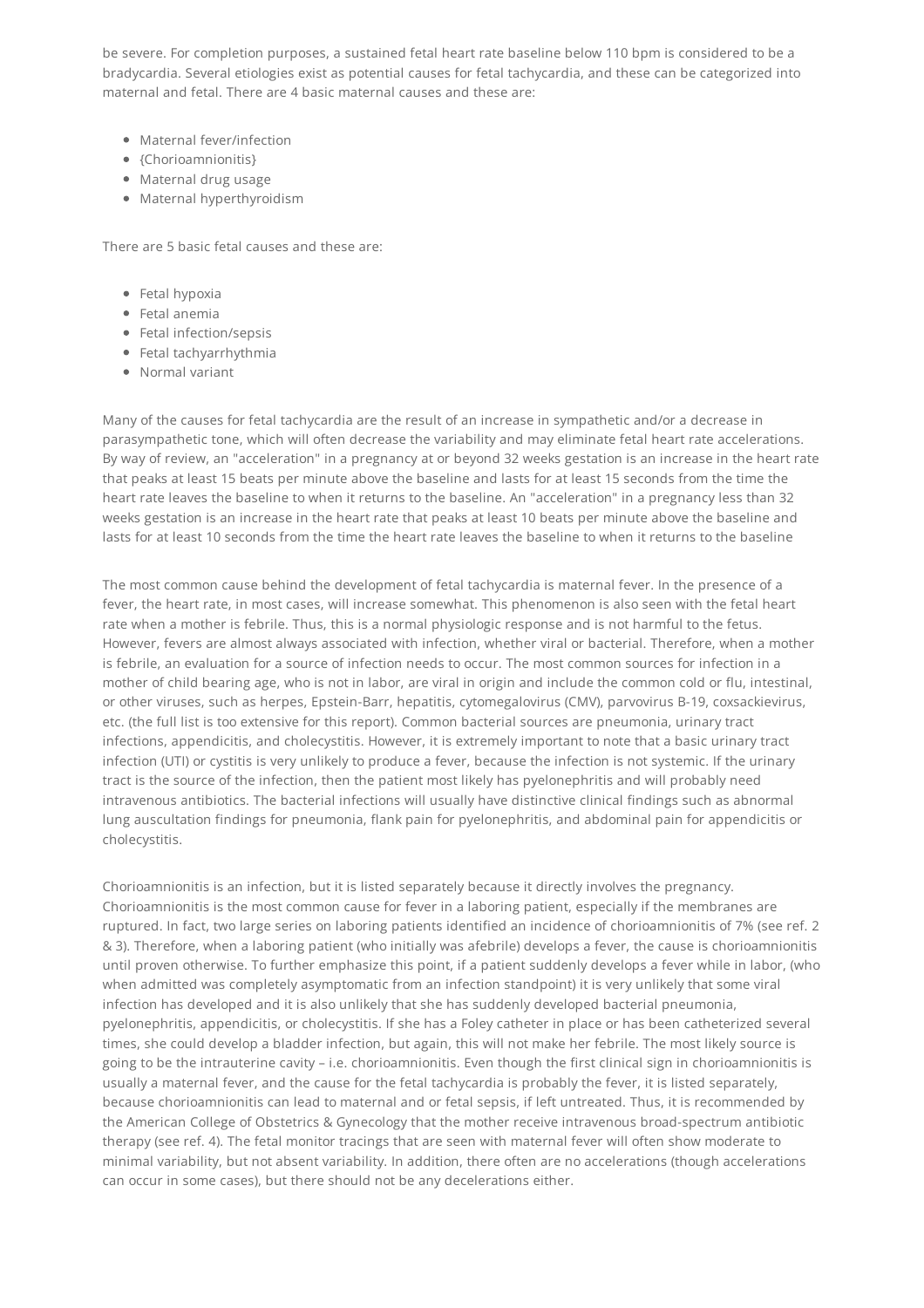Another common maternal cause for fetal tachycardia is drug usage. There are numerous drugs that might produce a fetal tachycardia. Some of the more common ones include over-the-counter decongestant medications (and other cold remedies), caffeine, asthma medications (beta-sympathomimetic agents such as terbutaline – a drug that is also used to treat premature contractions), parasympathetic blocking drugs (such as atropine, scopolamine, and some phenothiazines) and stimulant drugs of abuse (such as amphetamines or cocaine). The fetal tachycardia that is seen with maternal drug usage is similar to that seen with maternal fever. The tracing will often show moderate to minimal variability, but not absent variability. In addition, because of the increase in sympathetic and/or decrease in parasympathetic tone (depending on the drug), there often are no accelerations. However, again, there should not be any decelerations related to these agents either.

Maternal hyperthyroidism is an uncommon finding, but when present, may be responsible for fetal tachycardia. The actual etiology is believed to be related to an antibody that women may have in certain cases of hyperthyroidism. As a general rule, thyroid hormone does not cross the placenta and therefore, the fetus is usually unaware of the mother's level (whether it is elevated, normal, or low). However, some cases of hyperthyroidism are caused by an antibody, called thyroid-stimulating antibody, which attacks the thyroid gland and causes an increase in thyroid hormone production. This antibody is commonly found in patients with Graves's disease, but it can also be found in other thyroid disorders. This antibody has been documented to cross the placenta. The fetal monitor tracings in the few cases reported to date often appear normal with accelerations and moderate or normal variability (see ref. 5). Again, decelerations should not be present.

Regarding fetal causes for tachycardia, a fetal tachyarrhythmia usually has a rate that exceeds 200 bpm (and often will exceed 240 bpm) (see ref. 6). In these situations, the fetal heart rate will not record on the strip or the logic within the monitor itself will artificially halve the value. Therefore, it is possible to obtain a recording of 100 to 200 bpm on the strip when the actual fetal heart rate is 200 to 400 bpm. For example, if the true fetal heart rate is 280, the logic in the monitor may halve this and print out a rate of 140. The distinction comes in the difference between the audible heart rate sound and what is recorded. In addition, in this situation, because the monitor is artificially changing the rate, the recorded heart rate usually has absent variability. Furthermore, it is very unlikely that there will be any fetal movement noted. An area that needs to be addressed is if the fetal tachyarrhythmia is occurring at a rate between 220 and 320, and the monitor is artificially halving the rate. In this situation, the recorded value on the tracing will fall between 110 and 160 and would not actually exceed 160 (the definition level of fetal tachycardia). Fetal tachyarrhythmias can include atrial flutter, atrial fibrillation, and paroxysmal atrial tachycardia or supraventricular tachycardia. Atrial flutter and atrial fibrillation, though extremely rare, will produce very fast atrial rates (usually greater than 300 bpm). These arrhythmias are usually seen with some form of atrioventricular block so that the ventricular rate is slower. The most common tachyarrhythmia is supraventricular tachycardia (SVT), which is believed to be most often caused by a re-entry of electrical activity (thereby causing a circular motion of cardiac conduction). The main concern with tachyarrhythmias is that if sustained (for numerous hours), the fetus can develop cardiac failure leading to non-immune hydrops. If SVT or some other tachyarrhythmia occurs at a preterm gestation, the mother may be treated with such medications as digoxin, calcium channel blockers, quinidine, or beta-blockers, in hopes of causing inutero cardioversion.

Fetal tachyarrhythmias are rarely concerning from an acute management point of view, which is in contrast for 3 of the remaining 4 fetal causes (fetal hypoxia, anemia, and infection/sepsis). If a sustained fetal heart rate above 160 bpm is due to hypoxia, this tachycardia should be preceded by repetitive late or variable decelerations. This is an important issue to understand. When repetitive decelerations occur, over a period of time a fetus may lose its reserve and begin to decompensate. Fetal heart rate accelerations will no longer occur and eventually the baseline can begin to rise and become tachycardic. If the hypoxia continues, the variability will decrease and eventually become absent. By the time this occurs, fetal acidosis is usually present and if allowed to continue without delivery, the strip may progress to a blunted smooth pattern with an unstable baseline that then becomes agonal leading to inutero death.

Fetal anemia is uncommon but when present can also produce a fetal heart rate that is sustained above 160 bpm. Fetal anemia can occur from an increase in fetal red cell destruction (as seen with Rh sensitization or other red blood cell antibodies), a lack of red cell production (as seen with parvovirus B-19, CMV, and other viral infections), and fetal bleeding (as seen with a fetal-maternal hemorrhage or a ruptured fetal blood vessel – such as a bleeding vasa previa). Many of these causes can be determined from laboratory testing, such as a positive antibody screen that detects a red blood cell antibody or a positive Kleihauer-Betke test in the case of a fetal-maternal hemorrhage. When a fetal anemia develops slowly (over several days), the fetal monitor tracing will often demonstrate a sinusoidal pattern, rather than a tachycardia. If the anemia is sudden in onset (for example from a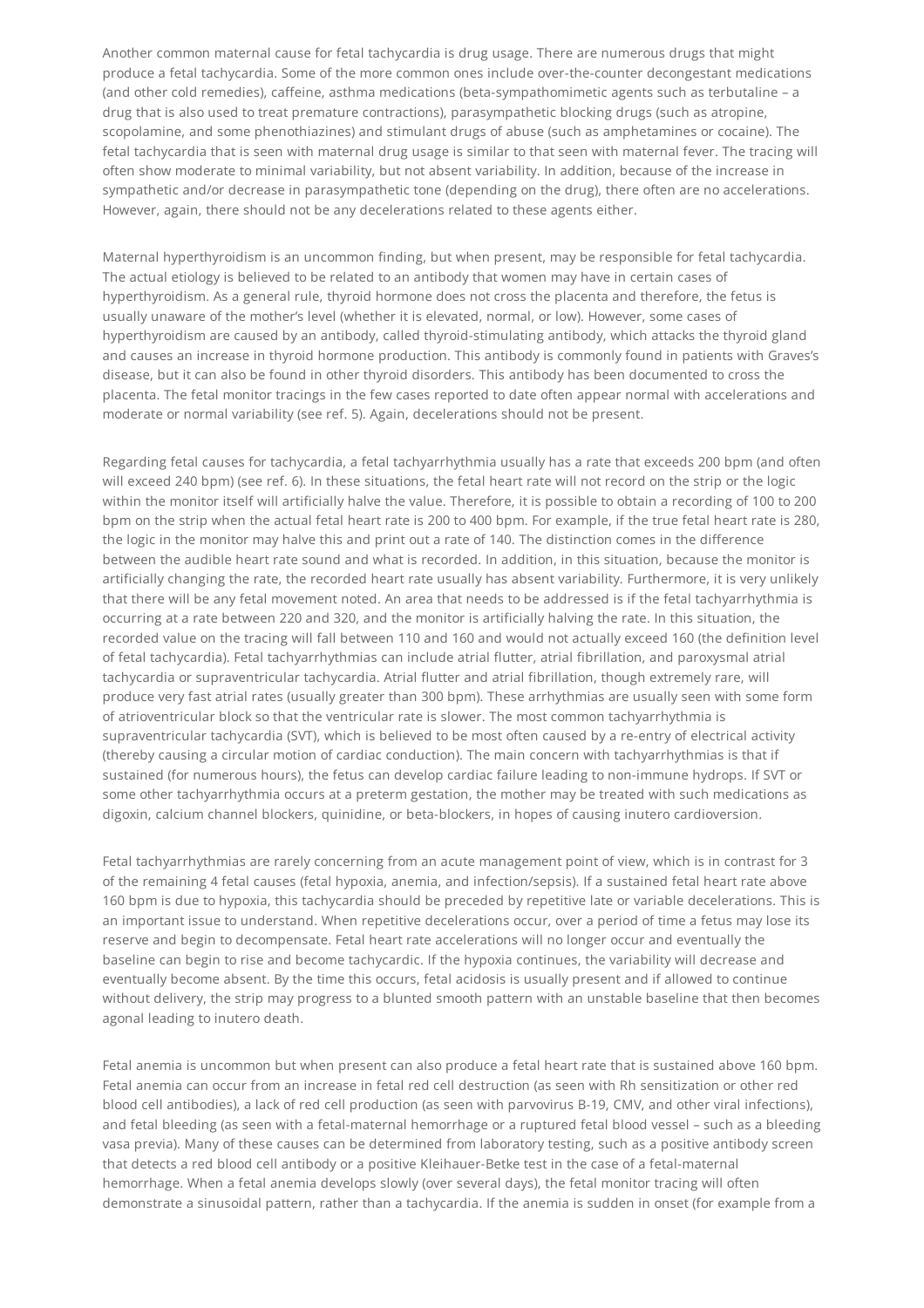sudden large fetal-maternal hemorrhage or fetal bleeding from a ruptured vasa previa), a transient fetal tachycardia may develop, but if the problem is not rapidly corrected, the fetal heart rate will drop into a prolonged deceleration / bradycardia pattern. The fetal tachycardia seen with fetal anemia will often show minimal to absent variability, no accelerations, and there might be intermittent or repetitive decelerations. In many cases, the final diagnosis may not occur until after delivery when anemia is found in the newborn based on laboratory testing.

The third acutely concerning fetal cause for tachycardia, is fetal infection/sepsis. When a patient is septic, they are often febrile (which by itself can increase the heart rate), and multiple organs are usually affected. When the cardiac system becomes affected, it often responds with a tachycardia (which is a compensatory mechanism that tries to overcome the failing cardiac muscle contractility). Again, this same phenomenon occurs when a fetus is septic. Most cases of fetal sepsis come from an ascending infection in cases after the membranes have ruptured. Though fetal sepsis in the presence of intact membranes has been reported, it is an extremely rare disorder (such organisms as Listeria, Group B Streptococcus, and E. Coli have been identified). The fetal heart rate pattern in cases of fetal sepsis is usually similar to that of anemia with minimal to absent variability, no accelerations, and there might be intermittent or repetitive decelerations.

The final etiology is a normal variant. This category was left for last because it is also rare and needs to be a diagnosis of exclusion. Though the normal fetal heart rate baseline is 110 to 160, a sustained baseline above 160 bpm may be normal for some babies, but usually this will not exceed 180 bpm. In this case, the fetal heart rate pattern should otherwise appear normal showing moderate variability with accelerations and no decelerations.

### Case Presentation Outcome and Summary:

Over the next 2 hours, the patient progressed in labor and received an epidural for pain management. She remained afebrile but was slightly tachycardic in the 105 to 115 bpm range. When she reached complete dilation, the amnioinfusion was discontinued and she was moved to the delivery room. The fetal tracing prior to delivery is seen in [Strip](#page-5-0) #3 & [Strip](#page-5-1) #4. She went on to spontaneously deliver a 2600-gram female infant with Apgar scores of 6 and 9 for 1 and 5 minutes, respectively. The neonate was DeLee suctioned on the perineum once the head delivered but prior to delivery of the body. The neonatal team was in attendance because of the tracing, as well as the meconium, and no meconium was found below the vocal cords after the delivery. However, the newborn was noted to be "jittery" and thus was taken to the nursery under observation.

In looking at the first 2 tracings, we see a steady fetal heart rate of about 180 with no accelerations or decelerations, despite frequent contractions. The overall variability is minimal, but not absent. She was afebrile with intact membranes and she denied any issues of decreased fetal movement. In looking at the differential, she did not have a fever and maternal hyperthyroidism is unlikely. Likewise, a fetal tachyarrhythmia was ruled out based on auscultation and it is also unlikely to be hypoxia since there are no decelerations. It is also not likely to be a normal fetal variation. In looking at the 4 remaining choices, chorioamnionitis and fetal infection/sepsis are possible, but not at the top of the list because she had intact membranes and was afebrile. Fetal anemia is a possibility but maternal drug usage is much more common. The management at this point would be to follow the labor course and proceed with vaginal delivery, if she progressed and no significant decelerations developed. Tracings #3 and #4 continue to depict a mild tachycardia, but the variability is improved and there are no decelerations. Fetal tachycardia by itself is not an indication for cesarean section. However, the pediatric team should be notified so that an evaluation post delivery can occur.

Because the child continued to be "jittery and fussy", a drug screen was obtained that returned positive for amphetamines. In further questioning of the mother, she no longer had custody of her first child because of drug abuse related issues and she admitted to using amphetamines shortly before she arrived in labor and delivery.

In review, the differential for fetal tachycardia involves 4 maternal causes (fever, chorioamnionitis, medications or drugs, and hyperthyroidism) and 5 fetal causes (tachyarrhythmia, hypoxia, anemia, infection/sepsis, or a normal variant). When presented with a case of fetal tachycardia on admission, the etiology can be narrowed by evaluating the patient's history (including fetal movement and medication usage), her vital signs, and evaluating the strip for the quality of the variability and the presence or absence of accelerations and decelerations.

From a clinical point of view, most cases of fetal tachycardia will develop during the course of labor and this will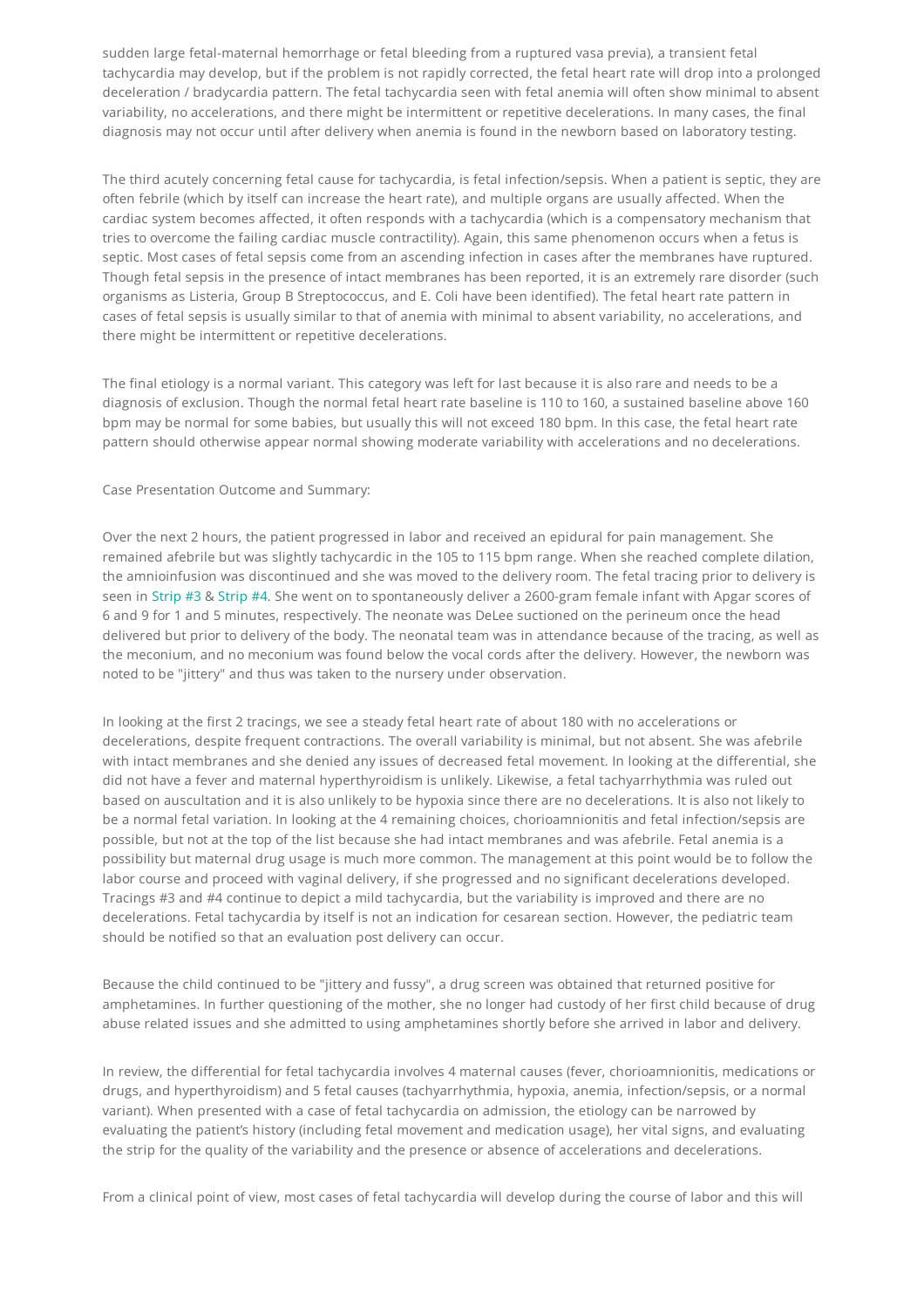effectively rule out maternal hyperthyroidism, fetal tachyarrhythmia, and a normal fetal variant. The most common cause will be fever, which is often related to developing chorioamnionitis, especially if the membranes are ruptured. Fetal hypoxia should be watched for closely if there have been repetitive late or variable decelerations. If there is any question regarding whether or not the tachycardia is related to fetal hypoxia, an arterial cord blood gas at the time of delivery can be helpful. Any medications used during labor will be noted by the healthcare providers. Thus, if fetal tachycardia develops, the timing can be compared to the time of drug administration. The final two (fetal anemia and infection/sepsis), though not common, will remain on the list but in a secondary capacity.

As previously stated, it would be prudent to notify the newborn healthcare providers when fetal tachycardia develops. Though the most common cause is fever (often related to chorioamnionitis), most neonates delivered in this situation do not become infected and therefore are essentially unaffected. However, there are several laboratory studies that can be performed on the neonate to help further delineate (rule in or out) four of the causes for fetal tachycardia. These include a hemoglobin and hematocrit for anemia, blood gases for hypoxia, blood cultures for fetal infection, and drug screens for maternal drug usage. At the conclusion of the birth, if the mother has no thyroid issues, was never febrile, and chorioamnionitis did not occur, and if a fetal tachyarrhythmia was not present, and the newborn lab work was all negative, then the cause for the fetal tachycardia is most likely a normal variant – i.e. a diagnosis of exclusion.

<span id="page-4-1"></span><span id="page-4-0"></span>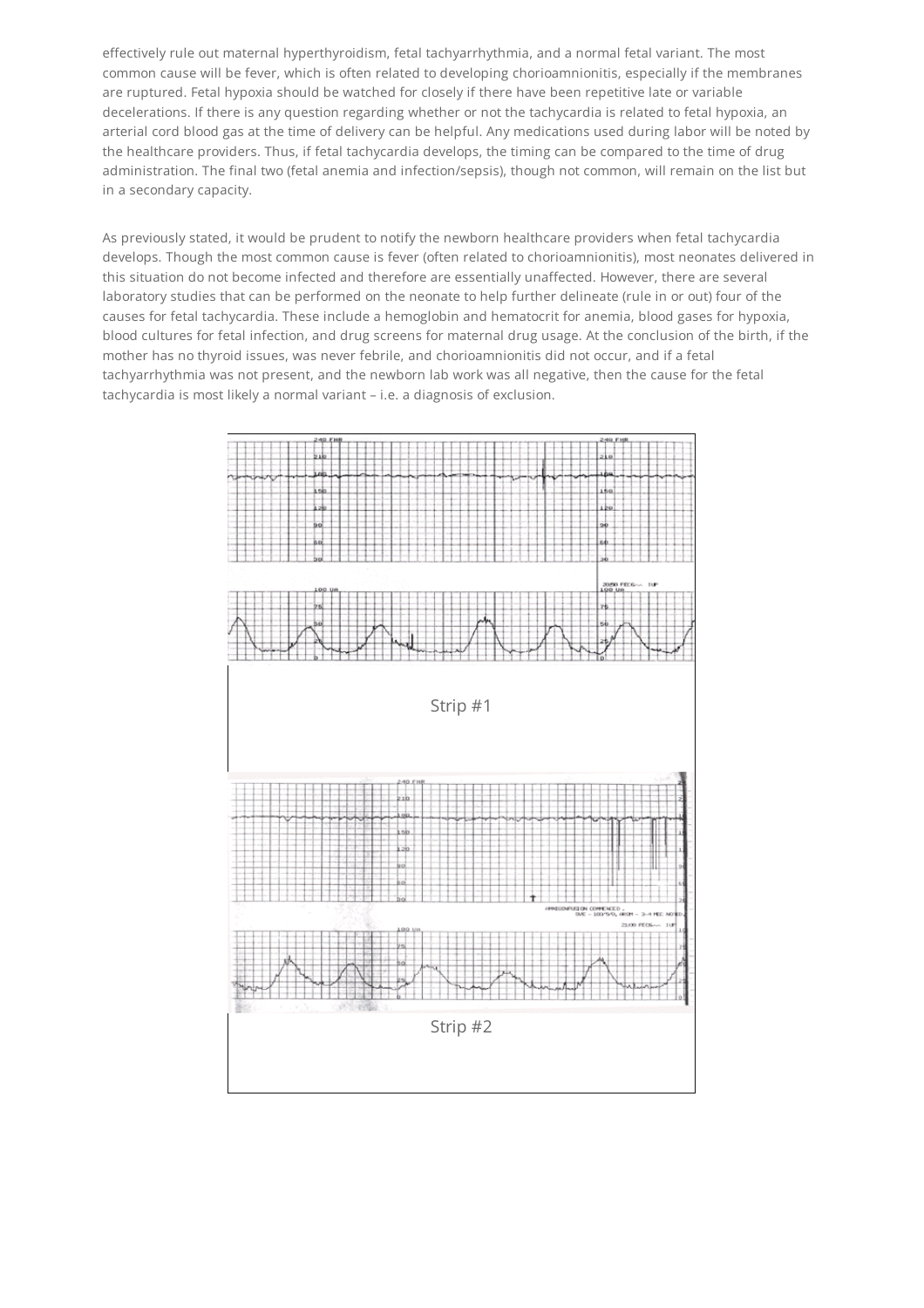<span id="page-5-0"></span>

<span id="page-5-1"></span>References or Suggested Reading:

- 1. ACOG. Management of Intrapartum Fetal Heart Rate Tracings: American College of Obstetrics and Gynecology Practice Bulletin #116 November 2009 – Reaffirmed 2013.
- 2. Shalak LF, Laptook AR, Hasan SJ, et al. Clinical chorioamnionitis, elevated cytokines, and brain injury in term infants. Pediatrics 2002;110:673-80.
- 3. Towers CV, Rumney PJ, Minkiewicz SF, Asrat T. Incidence of intrapartum maternal risk factors for identifying neonates at risk for early-onset group B streptococcal sepsis: A prospective study. Am J Obstet Gynecol 1999;181:1197-1202.
- 4. ACOG. Prevention of early-onset group B streptococcal disease in newborns. American College of Obstetrics & Gynecology Committee Opinion #485 April 2011.
- 5. Maxwell KD, Kearney KK, Johnson JWC, et al. Fetal tachycardia associated with intrauterine fetal thyrotoxicosis. Obstet Gynecol 1980;55:18S-22S.
- 6. Shenker L. Fetal cardiac arrhythmias. Obstet Gynecol Surv 1979;34:561-572.
- 7. Parer JT. The effect of atropine on heart rate and oxygen consumption of the hypoxic fetus. Am J Obstet Gynecol 1984;148:1118-1122.